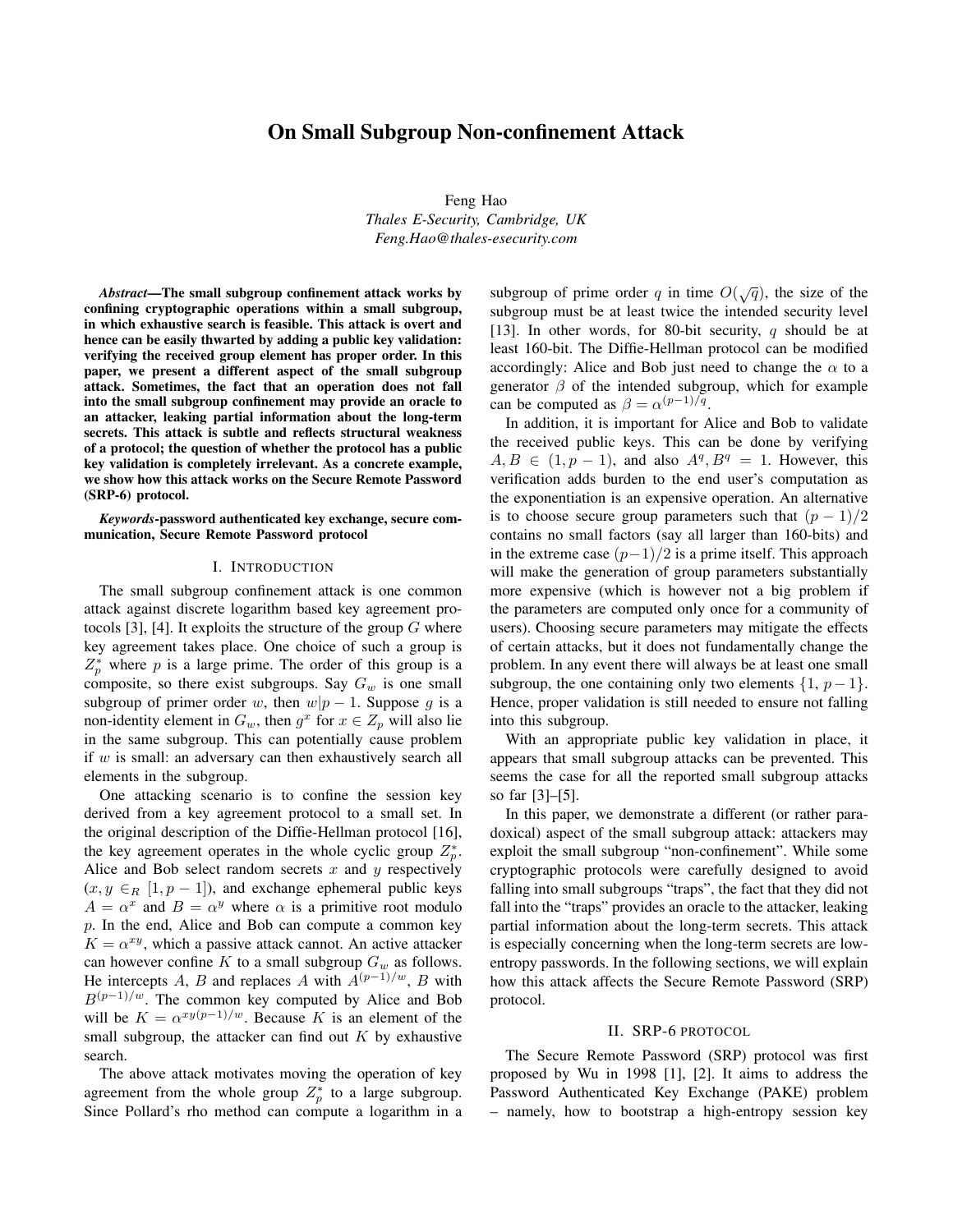based on a low-entropy shared password without requiring a Public Key Infrastructure. The SRP protocol has been deployed in many practical applications and is currently being standardized by the IEEE P1363.2 working group [8].

The development of the SRP technique follows a heuristic approach. The protocol bases its security upon gradual improvements. When new attacks were discovered, the protocol was patched accordingly.

Over the years, the protocol has been revised several times. The SRP-3 [1] is the initial submission to the IEEE P1363.2 Standardization committee [8]. But it was later found containing various weaknesses, among which the most serious one is the subjection to a two-for-one guess attack (discovered by D. Bleichenbacher in 2000) [2]. An active attacker was able to exploit a design flaw in SRP-3 to test two passwords in one attempt. The protocol was revised to address that attack and after several attempted changes, the final version called SRP-6 was submitted to IEEE P1363.2 [2].

After patching the two-for-one attack, the SRP author claims that SRP-6 has achieved the theoretical limit in permitting exactly one password guess per protocol execution [2]. However, this theoretical claim was made without any theoretical proof. We will show a counterexample to indicate otherwise.

First, we explain how SRP-6 works (Figure 1). The protocol operates in a group defined by a safe prime  $N = 2 \times p + 1$ where  $p$  is also a prime. All values in Figure 1 are computed modulo N.

The client and server bootstrap their trust relationship based on a common password  $P$ . Let  $s$  be a random salt and I be the user identity. In SRP-6, the server does not store  $P$ ; instead it applies a one-way hash function  $H$  to computes  $x = H(s, I, P)$  and only stores a *verifier*  $v = g^x$ where  $g$  is a primitive root modulo  $N$ . Details of each step in the protocol are explained below:

- 1) The client sends his identity  $I$  to the server.
- 2) The server replies with the salt  $s$  after looking up  $I$ in the database.
- 3) The client chooses a random number  $a, 1 < a < N$ , and sends the ephemeral public key  $A = g^a$  to the server.
- 4) After verifying  $A \neq 0$ , the server chooses a random number b,  $1 < b < N$ , and sends  $B = 3v + g<sup>b</sup>$  to the client.
- 5) After verifying  $B \neq 0$ , the client computes  $M_1 =$  $H(A, B, S)$  where  $S = (B - 3g^x)^{a+H(A, B)\cdot x}$  and sends  $M_1$  to the server.
- 6) After verifying  $M_1$ , the server computes  $M_2$  =  $H(A, M_1, S)$ , and send  $M_2$  to the client.
- 7) Finally, both sides can compute a common session key  $k = H(S)$ .

# III. ATTACK

In SRP-6, the modulus  $N$  is defined to be a safe prime  $N = 2 \times p + 1$  where p is also a prime. The use of a safe prime is a common choice in key exchange protocols, for example SPEKE [11]. The main rationale is to address a potential attack where an active attacker may exploit the existence of small-order subgroups to confine the exponentiation operation within a small subgroup. One countermeasure is to perform a public key validation: checking the received group element has the proper order. It requires one exponentiation to do that. Another means is to use a safe prime. Then, there will be only one small subgroup that contains two elements  ${1, N-1}$ . Checking that an element does not fall within this small subgroup is very easy.

However, the use of a safe prime is not a panacea. It still depends on how the elements in the protocol interact with each other. In particular, we observe that in Step 4 (Figure 1), it is unclear which subgroup that the base  $B-3g^x$  generates. Normally, for cipher algorithms built upon the intractability of discrete logarithm problems, such as the DSA and Diffie-Hellman key exchange, they operate in a subgroup (of prime order) consistently [13]. But in SRP-6, the base  $B-3g^x$  may have order 2, or  $p$ , or  $2p$ . This ambiguity can be exploited by an active attacker, as we explain below.

Let us consider the case where the client holds a secret  $x = H(s, I, P)$  and the server (attacker) does not have the correct verifier  $(v = g<sup>x</sup>)$ . So the attacker takes a random guess of the password P', and computes  $x' = H(s, I, P')$ ,  $v' = g^{x'}$ . Figure 2 demonstrates the attack. Details of each step are explained as follows.

- 1) The client sends his identity  $I$  to the server.
- 2) The server sends to the client the salt  $s$  (which the attacker eavesdropped in the past).
- 3) The client chooses a random number  $a, 1 < a < N$ , and sends the ephemeral public key  $A = g^a$  to the server.
- 4) The server chooses a random guess of the password P', computes  $v' = g^{H(s,I,P')}$  and sends  $B' = 3v'$  to the client.
- 5) After verifying  $B' \neq 0$ , the client computes  $M_1 =$  $H(A, B', S)$  and sends  $M_1$  to the server.

Subsequently, the server (attacker) goes off-line and does the following computation. If he finds  $M_1 = H(A, B', 0)$ , that is  $S = (B' - 3g^{x})^{a+ux} = 0$ , then he had guessed the right password. What if he guessed wrongly? The theoretical limit of a PAKE protocol is to limit the attacker to learn nothing more than  $P \neq P'$  (i.e., the zero-knowledge property of the protocol). Though SRP-6 claims to provide the strict zero-knowledge verification of the password, the following analysis indicates otherwise.

With overwhelming probability,  $S \neq 1$  or  $N - 1$  because the value S is random over [1, N – 1]. (If S happens to be 1 or  $N-1$ , the attacker simply needs to try a different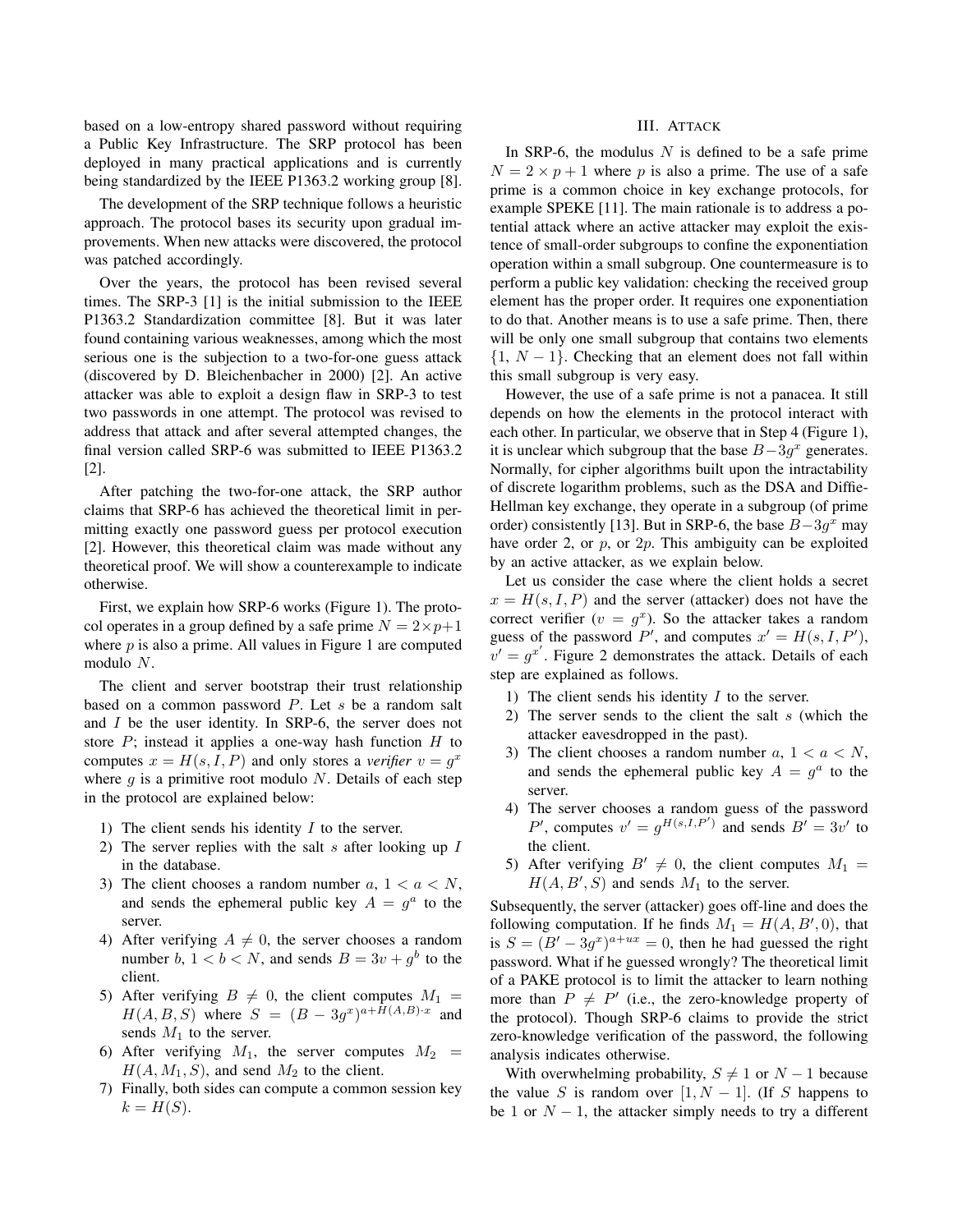|     | Client                               |                                 | Server                        |
|-----|--------------------------------------|---------------------------------|-------------------------------|
| 1.  |                                      |                                 | $($ look up s, v $)$          |
| 2.  | $x = H(s, I, P)$                     | $\overset{S}{\leftarrow}$       |                               |
| 3.  | $A = q^a$                            | $\stackrel{A}{\longrightarrow}$ | $B = 3v + g^{b}, u = H(A, B)$ |
| 4.  | $u = H(A, B), S = (B - 3g^x)^{a+ux}$ | $\underline{B}$                 | $S = (Av^u)^b$                |
| -5. | $M_1 = H(A, B, S)$                   | $\frac{M_1}{\sqrt{M_1}}$        | (verify $M_1$ )               |
| 6.  | (verify $M_2$ )                      | $M_2$                           | $M_2 = H(A, M_1, S)$          |
| 7.  | $K = H(S)$                           |                                 | $K = H(S)$                    |

Figure 1. The SRP-6 protocol

|    | Client                                   |                 | Server (attacker)                          |
|----|------------------------------------------|-----------------|--------------------------------------------|
| 1. |                                          |                 | (Look up eavesdropped $s$ )                |
| 2. | $x=H(s,I,P)$                             | $\frac{s}{s}$   |                                            |
| 3. | $A = q^a$                                | $\underline{A}$ | (Choose x'), $B' = 3v' = 3q^{x'}$          |
| 4. | $u = H(A, B'), S = (B' - 3g^{x})^{a+ux}$ | $B^\prime$      |                                            |
| 5. | $M_1 = H(A, B', S)$                      | $M_1$           | if $M_1 = H(A, B', 0)$ , obtain $x' = x$ ; |
|    |                                          |                 | else if $M_1 = H(A, B', N - 1)$ , stop;    |
|    |                                          |                 | else if $M_1 = H(A, B', 1)$ , stop;        |
|    |                                          |                 | else: $3v' - 3v \neq 0$                    |
|    |                                          |                 | $3v'-3v\neq 1$                             |
|    |                                          |                 | $3v' - 3v \neq N - 1$                      |

Figure 2. An active attack on SRP-6

password next time such that  $S \neq 1$  or  $N - 1$ .) The attacker can verify this by checking  $M_1 \neq H(A, B', N - 1)$  and  $M_1 \neq H(A, B', 1)$ . Thus, the attacker concludes that  $S =$  $(B' - 3g^{x})^{a+ux}$  is not one of the small subgroup elements  $\{1, N-1\}$ , so it must be case that the base  $B'-3g^x \neq 1$ and  $B' - 3g^x \neq N - 1$ . (Note the  $N - 1$  is the generator of the small subgroup). Hence, the attacker learns additional information  $3v' - 3v \neq 1$  and  $3v' - 3v \neq N - 1$ . Based on this, he rules out two more verifiers, which correspond to two passwords. By the SRP-6 protocol definition, the password  $P$  and the verifier  $v$  (as well as all the other values in Figure 1) are defined modulo  $N$  [2]. Therefore, the two filtered verifiers are perfectly legitimate values by definition.

The attack can be slightly more complicated. In Step 4 of Figure 2, the attacker could send  $B' = 3v' + g<sup>b</sup>$  where b is an arbitrary value of the attacker's choice. After Step 5, the attacker could immediately filter out three  $v$  values based on  $3v' - 3v + g^b \neq 0$ ,  $3v' - 3v + g^b \neq 1$  and  $3v' - 3v + g^b \neq N - 1$ . However, this time, the attacker has to follow through the rest of the steps in the SRP-6 in order to learn whether  $v = v'$  (that is whether  $P = P'$ ). In summary, if the attacker guessed the password wrongly, he can filter out four verifies in one go, which correspond to four different  $P$  values.

This attack may appear counterintuitive to protocol designers. Normally, a common goal in the protocol design is to prevent falling into small-order subgroups. However, in the case of SRP-6, the fact that the protocol does not fall into a small-order subgroup gives away information, allowing an active attacker to test multiple passwords in one attempt. Given the existing structural design of the SRP-6 protocol, there seem no easy ways to fix this issue .

We need to stress that this attack is subtle. We think it is unlikely to pose serious threat to the practical security of the SRP-6. The choice of a safe prime  $N$  in SRP-6 has significantly mitigated the practical effect of the attack. If SRP-6 operates in a different group (with more than one small subgroups), the effect can be much worse. In any case, the theory of the attack remains exactly the same, which indicates a structural weakness of the SRP-6 protocol design.

However, this attack is still significant in some aspects. First, it shows the danger of making a theoretical claim in a security protocol without any theoretical proof. The SRP-6 author claims that the protocol has achieved the theoretical limit of the best on-line dictionary attack resistance [2]. The above attack provides a counterexample to suggest otherwise. This helps gain better understanding of the SRP-6 construction. Second, it cautions protocol designers on the other side of the small-subgroup attack: besides the confinement, an attacker may also exploit the non-confinement of a cryptographic operation. The more conventional approach is to design an algorithm to operate in a single primeorder subgroup unambiguously and consistently (e.g., DSA, Schnorr Signature, SPEKE [11] and J-PAKE [17] etc) rather than hop among subgroups of different orders (e.g., SRP-